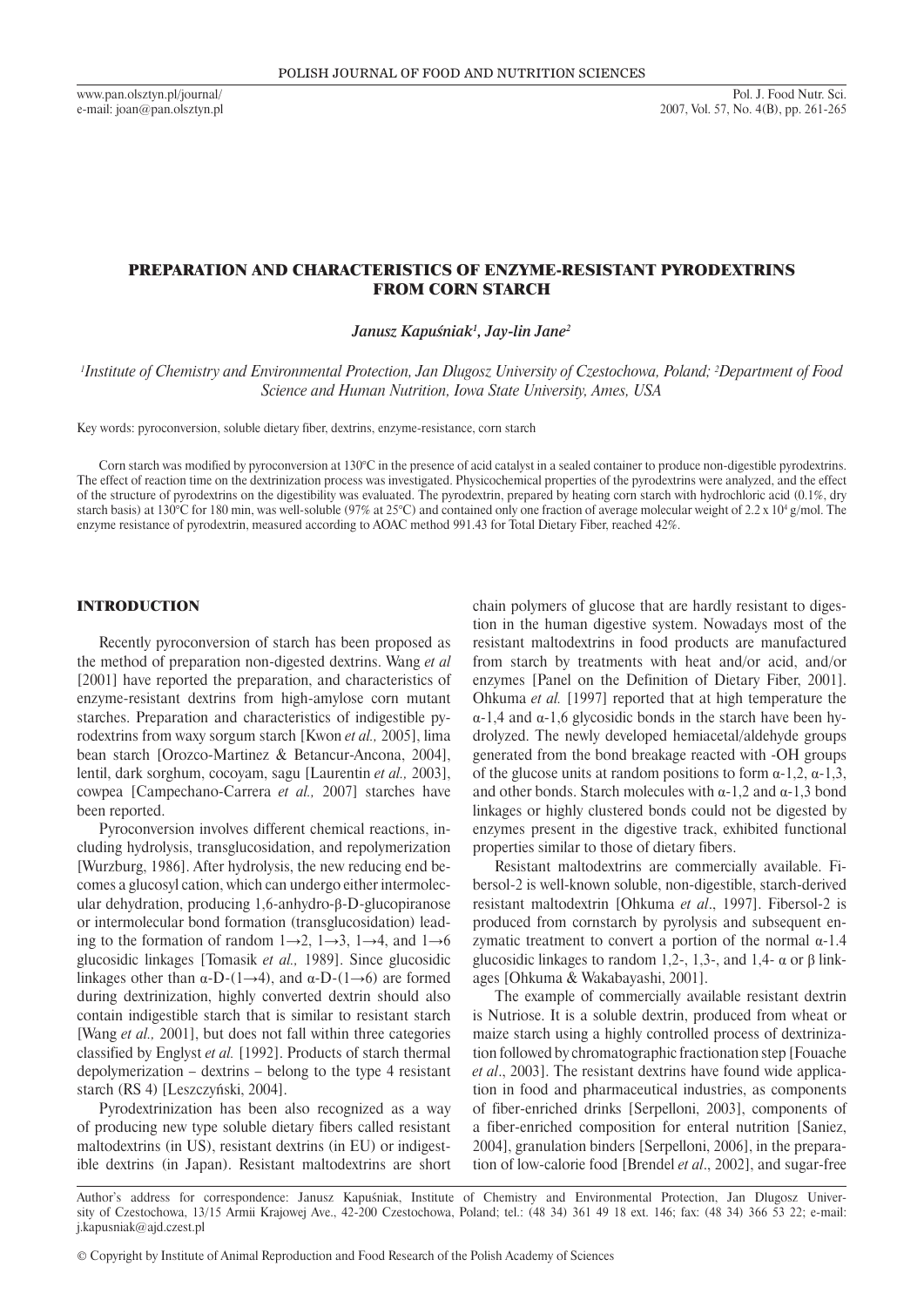confectionery [Serpelloni, 2002]. Both indigestible dextrins Fibersol-2 and Nutriose [Pasman *et al*., 2006; van den Heuvel *et al*., 2004, 2005; Vermorel *et al*., 2004] had very important physiological properties.

The objective of the present study was to prepare enzymeresistant, and water-soluble dextrins by heating normal corn starch in the presence of acid catalyst in a sealed container, to investigate effect of reaction time on the dextrinization process and physicochemical properties of dextrins.

### MATERIALS AND METHODS

Materials. Corn starch was obtained from American Maize-Products Company (Hammond, IN). Hydrochloric acid (HCl, Cat. No. A142-212 was purchased from Fisher Scientific (Fairlawn, NJ). α-Amylase from *Bacillus licheniformis* (Cat. No. A3403), protease from *Bacillus licheniformis* (Cat. No. P3910), amyloglucosidase from *Aspergillus niger* (Cat. No. A9913), Tris(hydroxyl-methyl)aminomethane (Tris, Cat. No. T1503), 2-Morpholinoethanesulfonic acid (MES, Cat. No. M3671), Celite (Cat. No. C8656) were purchased from Sigma-Aldrich Corp. (St. Louis, MO) and used as received.

Starch pyrodextrinization. Corn starch (80 g, moisture content <5%) was sprayed with hydrochloric acid solution (5% ww., 1.28 mL) to obtain the final HCl concentration of 0.1% dry starch basis (dsb). The mixture was blended in a blender to disperse HCl evenly, and then transferred into antipressure Pyrex bottles (250 mL) and capped. The sample was equilibrated overnight at room temperature. The sample in the bottle was then heated at 130°C in a furnace. The various time of heating has been tested: 10, 20, 30, 40, 50, 60, 80, 100, 120, 140, 160 and 180 min. After heating samples were cooled in a desiccator and analyzed.

For the comparison the pyrodextrins by heating corn starch without hydrochloric acid were prepared.

Determination of moisture content. Samples (0.1000 g each) were weighed in the weighing bottles previously dried and weighed to the nearest 0.0001 g. The bottles with samples were put into oven and dried at 105°C also to the nearest 0.0001 g. Before weighing, the bottles with samples were equilibrated in a desiccator for a minimum 40 min. Measurements were run in triplicates.

Water solubility. Sample suspensions were stirred at a room temperature for 30 min. After stirring the suspensions were centrifuged at 7000 rpm for 20 min, and the amount of dried matter in the supernatant was weighed after drying in an 60°C oven overnight and subsequently in a 110°C oven for 1 hour. Solubility (%) was the weight of dried matter in supernatant x 100/sample weight as dry matter. Measurements were run in triplicates.

Reducing sugar content. Reducing sugar content was measured according to Somogyi-Nelson method using 10–100 (g of glucose/mL as the standard [Somogyi, 1952]. Anhydrous sodium carbonate (25 g), sodium potassium tartrate (25 g), sodium bicarbonate (20 g), anhydrous sodium sulfate (200 g) were dissolved in 800 mL of distilled water, then diluted to 1000 mL (Reagent A). Cupric sulfate pentahydrate (30 g) was dissolved in 200 mL distilled water, and then 4 drops of concentrated sulfuric acid was added (Reagent B). Ammonium molybdate (25 g) was dissolved in 450 mL of distilled water containing 21 mL of concentrated sulfuric acid. Disodium hydrogen arsenate heptahydrate was dissolved in 25 mL of distilled water. The disodium arsenate solution was added to ammonium molybdate solution slowly with stirring, then diluted to 500 mL. The solution was kept at 37-40°C overnight, then stored in a brown bottle (Reagent C). Prior to the experiment Reagent D was prepared by mixing 25 mL of Reagent A and 1 mL of Reagent B. Next, 1 mL of Reagent D was added to 1 mL of sample (standard), heated in a boiling water bath for 20 min, and then cooled for 5 min. in running tap water. Then, 1 mL of reagent C was added to the test tube and shaken until no bubbles were evolved. After standing for 20 min, the solution was diluted to 25 mL, and then absorbance was determined spectrophotometrically at 520 nm. The measurements were run in triplicates.

Determination of enzyme-resistant fraction content in pyrodextrins. Enzymatic-gravimetric AOAC official 991.43 method [2003] was used to analy*s*e the enzymeresistant fraction content of the pyrodextrins. A sample (1.00 g, dsb) was dispersed in Mes-Tris buffer solution, and digested consecutively by heat-stable α-amylase solution (500 U), protease (30 U), and amyloglucosidase (600 U). After digestion 4 volumes of ethanol (95%, preheated to 60°C) was added. The precipitate was filtered on a tarred sintered-glass crucible with a bed of dried Celite as filter aid under vacuum. The solid residue was washed with ethanol, and acetone. The crucible with the residue was dried overnight in an oven at 110°C, cooled to room temperature in a desiccator, and weighed. Resistant fraction content was calculated as the dried residue divided with the initial weight of dry sample.

Molecular weight distribution of samples determined by High Performance Size Exclusion Chromatography (HPSEC). The molecular weight distribution of pyrodextrins was determined by means of high-performance size-exclusion chromatography. An HPSEC system consisted of an HP 1050 isocratic pump (Hewlett Packard, Valley Forge, PA) equipped with an injection valve  $(100 \mu L)$  sample loop, Model 7125, Rheodyne), a multi-angle laser-light-scattering detector (Dawn DSP-F, Wyatt Tech. Corp., Santa Barbara, CA) with a He-Ne laser source  $(\lambda = 632.8 \text{ nm})$ , and K-5 flow cell, and an HP 1047A RI detector (Hewlett Packard, Valley Forge, PA). To separate fractions Shodex OH pack KB-806, and KB-804 analytical columns with a KB-G guard column (Showa Denko K.K, Tokyo, Japan) were used. The temperature of the injector and columns was maintained at 50°C using a CH-460 column heater and a TC-50 controller (Eppendorf, Madison, WI). Temperature of RI detector was set at 35°C. The mobile phase was distilled-deionized water (18.2 MΩcm) passed through in-line membrane filters (0.2 and 0.1  $\mu$ m, Millipore, Bedford, MA) at a flow rate of 0.5 mL/min. Data obtained from MALLS and RI detectors were analyzed using Astra software (Version 4.7.07, Wyatt Technology, Santa Barbara, CA).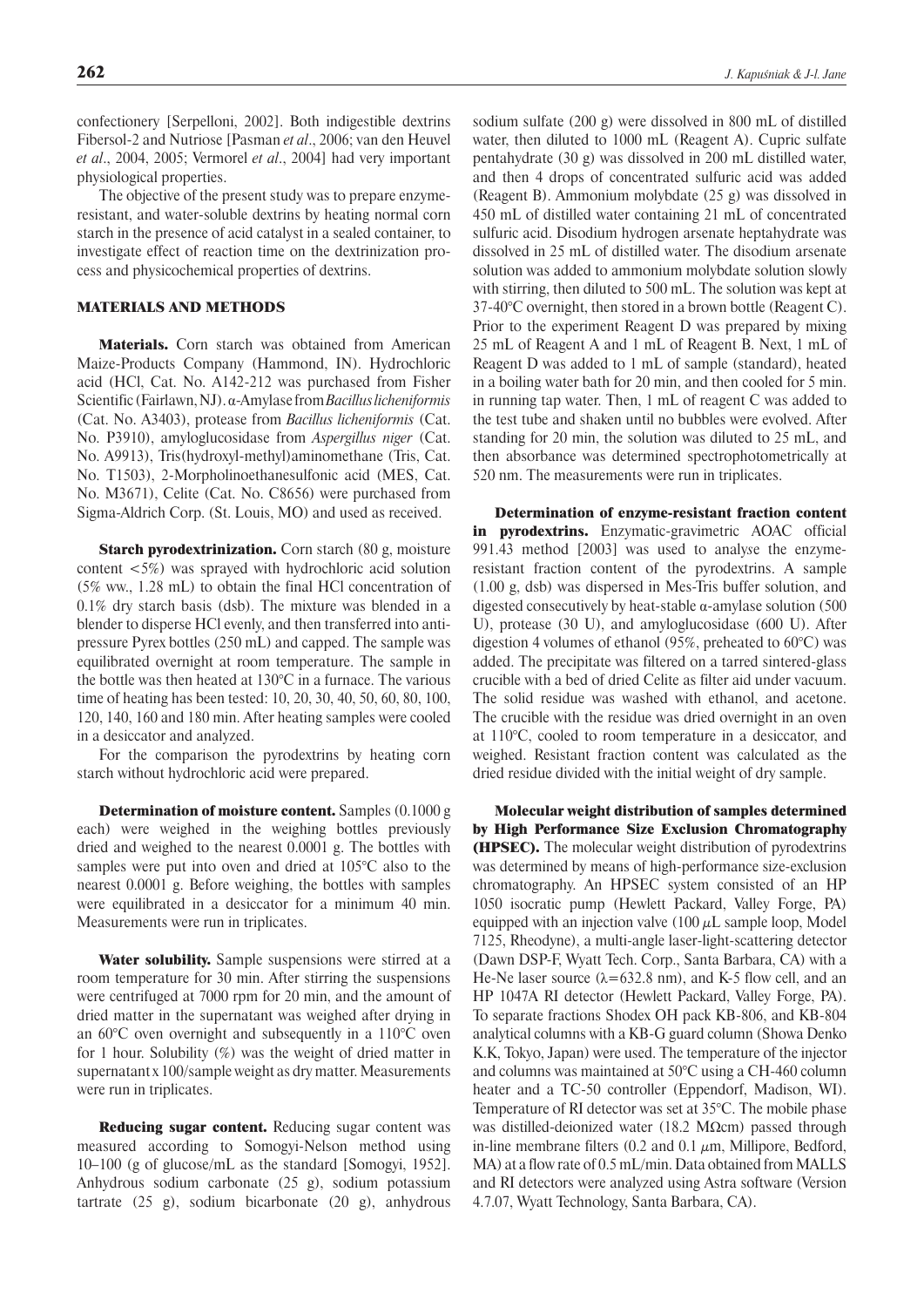#### RESULTS AND DISCUSSION

The screening studies [Kapusniak & Jane, 2006] revealed that the optimum conditions for the preparation of enzymeresistant pyrodextrin from normal corn starch were as follows: the final concentration of hydrochloric acid of 0.1% (dry starch basis, dsb), temperature of 130°C, time of heating of 180 min.

During heating at 130°C the moisture content decreased rapidly for the first 10 min and then stabilized, reflecting reaction of hydrolysis (Figure 1). After 30 min of heating, the moisture content began to rise, possibly as a result of polymerization. At higher temperature and low moisture content, the rearrangement involving breaking the glucosidic linkage at one point in the molecule and reattaching the severed part of the chain to another point in the same or a different molecule by formation of another glucosidic bond attached at the C-2, C-3, C-4 or C-6 position of the anhydroglucose unit at the attachment point was postulated. At high temperature in the presence of acid and anhydrous conditions, the small moieties repolymerize to form larger, highly branched molecules [Wurzburg, 1986; Tomasik *et al.,* 1989; BeMiller, 1993].

Water solubility is an important factor for the use of pyrodextrins as food ingredients. In general, pyroconversion considerably increases the solubility. A low initial moisture content allows full solubility to be reached much faster than in the case of moister starches. Previously authors have revealed that the solubility showed an opposite trend to indigestible fraction content of pyrodextrins [Kwon *et al*., 2005]. That might be caused by polymerization or formation of nonstarchy material such as char during pyroconversion. On the other hand high solubility may be very important factor influencing accessibility and/or affinity of the bacterial enzymes to pyrodextrins. In the present study the water solubility at 25°C of pyrodextrins, prepared by heating normal corn starch with HCl (0.1%, dsb) at 130°C, increased rapidly for the first 50 min of conversion before it reached a plateau (Figure 2).

High solubility of the pyrodextrins was related to the reduction in the molecular weight, and high-performance sizeexclusion chromatography (HPSEC) confirmed the changes in the molecular weight (Figure 3). The HPSEC chromatogram of native corn starch showed two fractions amylopectin with weight average molecular weight (M<sub>w</sub>) of 5.3 x 10<sup>8</sup> g/ mol and amylose  $M_{w}$  3.3 x 10<sup>6</sup> g/mol (Table 1). After 20 min heating at 130°C  $M_w$  decreased, and two fractions at  $M_w$  of



FIGURE 1. Changes of moisture content of the normal corn starch acidified with HCl (0.1%, dsb) during heating at 130°C.



FIGURE 2. Water solubility (25°C) of pyrodextrins prepared with HCl (0.1%, dsb) as a catalyst at 130°C for different time course.

![](_page_2_Figure_10.jpeg)

FIGURE 3. HPSEC profiles of normal corn starch (1), and pyrodextrins prepared at 130°C for different time course: 20 min (2), 40 min (3), 60 min (4), 140 min (5), 180 min (6).

Table 1. Weight-average molecular weight (Mw) of corn starch heated with hydrochloric acid (0.1%, dsb) at 130°C for different time course.

| Pyrodextrinization condition |            | Fraction 1             | Fraction 2          |
|------------------------------|------------|------------------------|---------------------|
| Temperature $(^{\circ}C)$    | Time (min) | $M_{\text{m}}$ (g/mol) | $M_{w}$ (g/mol)     |
| Normal corn starch           |            | 5.3 x $10^8$           | $3.3 \times 10^{6}$ |
| 130                          | 20         | $2.2 \times 10^{7}$    | $7.9 \times 10^{5}$ |
| 130                          | 40         | nd                     | $1.1 \times 10^{5}$ |
| 130                          | 60         | nd                     | $2.2 \times 10^{4}$ |
| 130                          | 140        | nd                     | $3.0 \times 10^{4}$ |
| 130                          | 180        | nd                     | $8.2 \times 10^{4}$ |

2.2 x 10<sup>7</sup> and 7.9 x 10<sup>5</sup> g/mol were produced. After 60-min heating the average molecular weight decreased to  $2.2 \times 10^4$  g/ mol. The heating up to 180 min did not cause further reduction in the molecular weight.

During heating of normal corn starch with HCl (0.1%, dsb) at 130°C the reducing sugar content increased rapidly for the first 80 min, and then stabilized (Figure 4). The significant increase in reducing sugar content indicated that a measurable hydrolysis of glycosidic linkages had occurred. After 80 min of heating the reducing sugar content did not change or slightly decreased indicating involvement of new formed reducing ends in the formation of random α, and β  $1\rightarrow 2$ ,  $1\rightarrow 3$ ,  $1\rightarrow 6$  glycosidic linkages.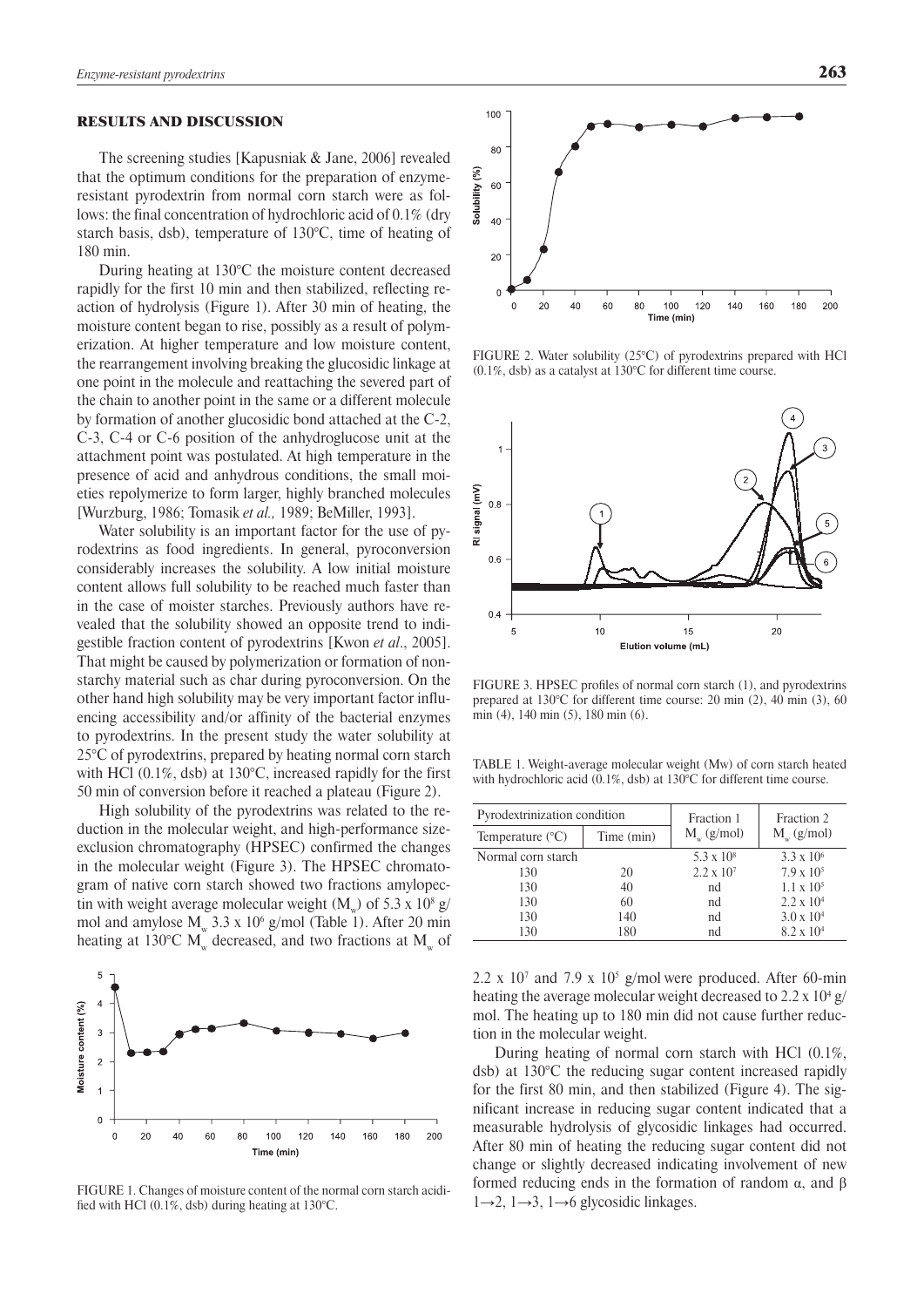![](_page_3_Figure_0.jpeg)

FIGURE 4. Reducing sugar content in pyrodextrins prepared at 130°C for different time course.

![](_page_3_Figure_2.jpeg)

FIGURE 5. Enzyme resistance of pyrodextrins prepared by heating normal corn starch with HCl (0.1%, dsb) as catalyst at 130°C for different time course.

The pyroconversion in the presence of hydrochloric acid resulted in significant increase in enzyme-resistant fraction content. The enzyme resistance increased with increasing temperature and time of heating to about 42% for the sample prepared at 130°C for 180 min (Figure 5). The resistance of pyrodextrins to enzymatic activity results from changes in their structure, compared to starch. Upon heating of starch, depolymerization, transglucosidation and repolymerization proceed in the interior of its particles [Leszczyński, 2004]. With elongation of the dextrinization process, an increase in the number of  $1\rightarrow 2$  and  $1\rightarrow 3$ linkages between glucoside residues of resultant dextrins was observed [Ohkuma *et al.*, 1990]. The methylation of dextrins, followed by hydrolysis, and thereafter by gas chromatography [Ohkuma *et al.,* 1994; Ohkuma & Matsuda, 2002] or mass spectrometry [Roturier & Looten, 2006] proved that during pyroconversion the number of  $1\rightarrow 2$ ,  $1\rightarrow 3$ ,  $1\rightarrow 6$  linkages increased while 1→4 linkages decreased. By heating, the terminal glucose unit present in reducing ends underwent intermolecular dehydration to form 1.6-dehydroglucose, which subsequently reacted with hydroxyl groups on other chains resulting in new linkages. Also, new bonds could form among cleaved molecules during heating. Consequently, carbohydrate-hydrolyzing enzymes were limited to access their substrate. It was found that the content of indigestible components of dextrin was in inverse proportion to the amount of 1→4 glycosidic linkages among other glycosidic linkages thereof [Ohkuma *et al.,* 1994].

## **CONCLUSIONS**

Heating of corn starch with hydrochloric acid (0.1%, dsb)

as catalyst at 130°C for 180 min led to a significant increase in enzyme-resistant fraction content. The pyrodextrin prepared under those conditions was well-soluble (97% at 25°C) and possessed 42% enzyme resistance. One may conclude that pyrodextrinization can be considered as a way of producing soluble dietary fiber.

### ACKNOWLEDGEMENTS

The authors thank the Foundation for Polish Science and state's Grow Iowa Values Fund for financial support.

#### REFERENCES

- 1. AOAC International, Total, Soluble and Insoluble Dietary Fiber in Foods and Food Products, Enzymatic-Gravimetric Method. 2003, *in*: Official Methods of Analysis of AOAC International. 17th ed. Sec. 991.43. (ed. William Horwitz). Gaithersburg, MD, **IISA**
- 2. BeMiller J.N., Starch-based gums. 1993, *in*: Industrial Gums. Polysaccharides and Their Derivatives (eds. R.L.Whistler, J.N.BeMiller). Academic Press, San Diego, pp. 579-601.
- 3. Brendel R., Boursier B., Leroux P., Process for preparing a lowcalorie food, U.S. Patent 2002/0192344 A1, 2002.
- 4. Campechano-Carrera E., Corona-Cruz A., Chel-Guerrero L., Betancur-Ancona D, Effect of pyrodextrinization on available starch content of Lima bean (*Phaseolus lunatus*) and cowpea (*Vigna unguiculata*) starches. Food Hydrocoll., 2007, 21, 472-479.
- 5. Englyst H.N., Kingman S.M., Cummings J.H., Classification and measurement of nutritionally important starch fractions. Eur. J. Clin. Nutr., 1992, 46 (suppl.), S33-S50.
- 6. Fouache C., Duflot P., Looten P., Branched maltodextrins and method of preparing them, U.S. Patent 6.630.586, 2003.
- 7. Kapusniak J., Jane J.-l, Preparation of enzyme resistant pyrodextrin from corn starch. 2006, *in*: Proceedings Corn Utilization and Technology Conference, Corn Nature's Sustainable Resource (ed. M. Tumbleson, University of Illinois). National Corn Growers Association, June 5-7 2006, Dallas, TX USA, p. 20.
- 8. Kwon S., Chung K.M., Shin, S.I., Contents of indigestible fraction, water solubility, and color of pyrodextrins made from waxy sorghum starch. Cereal Chem., 2005, 82, 101-104.
- 9. Laurentin A., Cardenas M., Ruales J., Perez E., Tovar J., Preparation of indigestible pyrodextrins from different starch sources. J Agric. Food Chem., 2003, 51, 5510-5515.
- 10. Leszczyński W., Resistant starch classification, structure, production. Pol. J. Food Nutr. Sci., 2004, 13/54, SI 1, 37-50.
- 11. Ohkuma K., Matsuda I., Katta Y., Hanno Y., Pyrolysis of starch and its digestibility by enzymes – Characterization of indigestible dextrin. Denpun Kagaku, 1990, 37, 107–114.
- 12. Ohkuma K., Matsuda I., Nogami Y., Indigestible dextrin, U.S. Patent 5.358.729, 1994.
- 13. Ohkuma K., Hanno Y., Inada K., Matsuda I., Katta Y., Indigestible dextrin, U.S. Patent 5.620.873, 1997.
- 14. Ohkuma K., Wakabayashi S., Fibersol-2: A soluble, non-digestible, starch-derived dietary fibre. 2001, *in*: Advanced Dietary Fibre Technology (eds. B.V. McCleary, L. Prosky). Blackwell Science Ltd., Oxford, pp. 509-523.
- 15. Ohkuma K., Matsuda I., Indigestible fractions of starch hydrolyzates and their determination method. J. Appl. Glycosci., 2002,